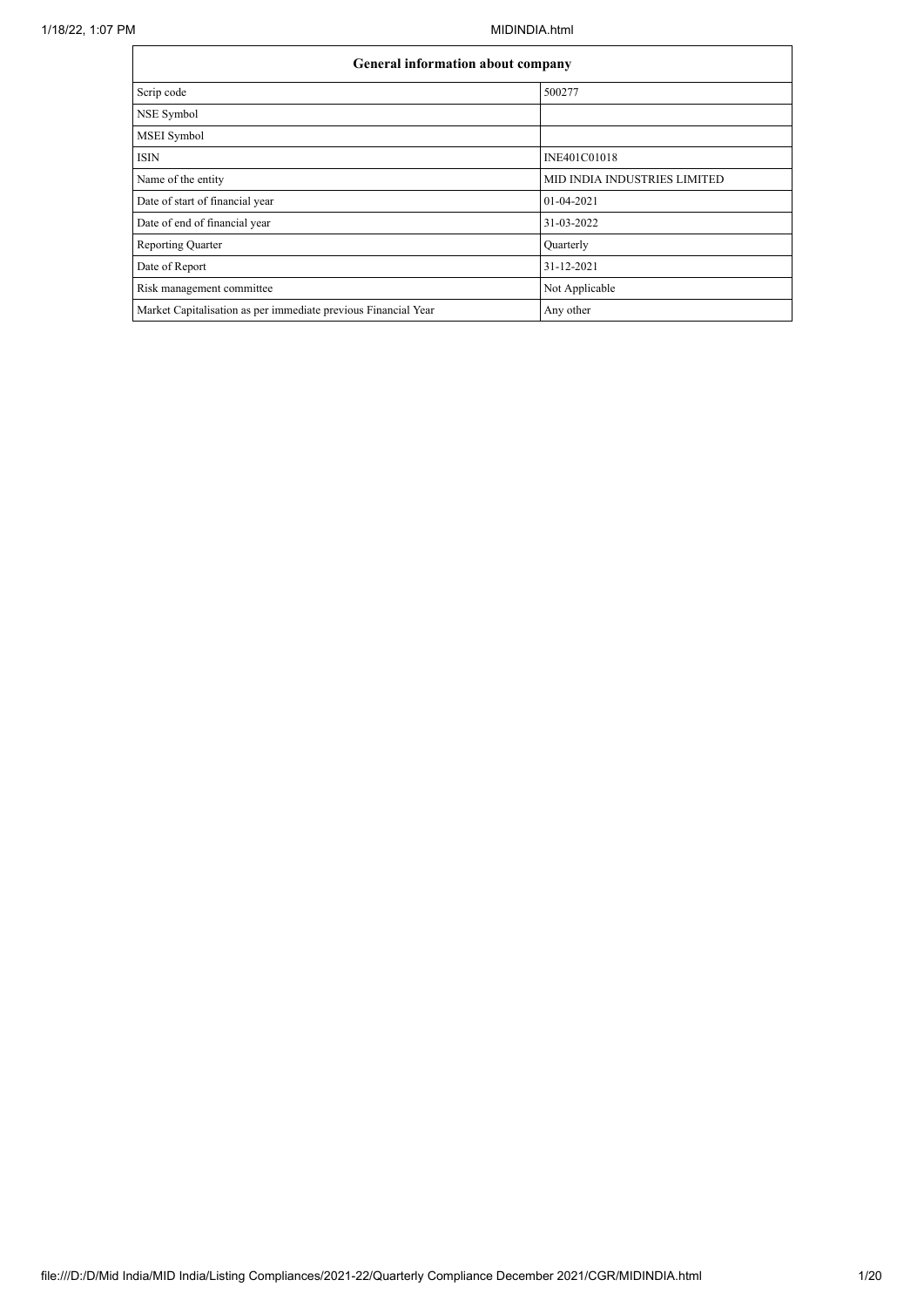## **Annexure I**

## **Annexure I to be submitted by listed entity on quarterly basis**

## **I. Composition of Board of Directors**

|                             |            | Disclosure of notes on composition of board of directors explanatory |                                                |                            |                               |                          |                                                                                                      |                                             |                                          |                                                     |                      |                                            |                                                                                                                                                |                                                                                                                                                                   |                                                                                                                                                                          |                                                                                                                                                                                                         |
|-----------------------------|------------|----------------------------------------------------------------------|------------------------------------------------|----------------------------|-------------------------------|--------------------------|------------------------------------------------------------------------------------------------------|---------------------------------------------|------------------------------------------|-----------------------------------------------------|----------------------|--------------------------------------------|------------------------------------------------------------------------------------------------------------------------------------------------|-------------------------------------------------------------------------------------------------------------------------------------------------------------------|--------------------------------------------------------------------------------------------------------------------------------------------------------------------------|---------------------------------------------------------------------------------------------------------------------------------------------------------------------------------------------------------|
|                             |            |                                                                      |                                                |                            |                               |                          |                                                                                                      |                                             |                                          | Whether the listed entity has a Regular Chairperson |                      | Yes                                        |                                                                                                                                                |                                                                                                                                                                   |                                                                                                                                                                          |                                                                                                                                                                                                         |
|                             |            | Whether Chairperson is related to MD or CEO                          |                                                |                            |                               |                          |                                                                                                      |                                             | Yes                                      |                                                     |                      |                                            |                                                                                                                                                |                                                                                                                                                                   |                                                                                                                                                                          |                                                                                                                                                                                                         |
| $\epsilon$<br>$\mathcal{F}$ | PAN        | <b>DIN</b>                                                           | Category 1<br>of directors                     | Category 2<br>of directors | Category<br>3 of<br>directors | Date<br>of<br>Birth      | Whether<br>special<br>resolution<br>passed?<br>[Refer Reg.<br>$17(1A)$ of<br>Listing<br>Regulations] | Date of<br>passing<br>special<br>resolution | <b>Initial Date</b><br>of<br>appointment | Date of Re-<br>appointment                          | Date of<br>cessation | Tenure<br>of<br>director<br>(in<br>months) | No of<br>Directorship<br>in listed<br>entities<br>including<br>this listed<br>entity (Refer<br>Regulation<br>17A of<br>Listing<br>Regulations) | No of<br>Independent<br>Directorship<br>in listed<br>entities<br>including<br>this listed<br>entity (Refer<br>Regulation<br>$17A(1)$ of<br>Listing<br>Regulations | Number of<br>memberships<br>in Audit/<br>Stakeholder<br>Committee(s)<br>including this<br>listed entity<br>(Refer<br>Regulation<br>$26(1)$ of<br>Listing<br>Regulations) | No of post of<br>Chairperson<br>in Audit/<br>Stakeholder<br>Committee<br>held in listed<br>entities<br>including this<br>listed entity<br>(Refer<br>Regulation<br>$26(1)$ of<br>Listing<br>Regulations) |
|                             | AEAPS5762D | 01548011                                                             | Executive<br>Director                          | Chairperson MD             |                               | $13 -$<br>$10-$<br>1969  | NA                                                                                                   |                                             | 14-11-2014                               | $01 - 10 - 2019$                                    |                      |                                            |                                                                                                                                                | $\Omega$                                                                                                                                                          | $\Omega$                                                                                                                                                                 | $\Omega$                                                                                                                                                                                                |
| T<br>$\overline{R}$         | ADKPS7362N | 01591062                                                             | Executive<br>Director                          | Not<br>Applicable          |                               | $14-$<br>$01 -$<br>1960  | NA                                                                                                   |                                             | 24-05-2019                               |                                                     |                      |                                            |                                                                                                                                                | $\mathbf{0}$                                                                                                                                                      | $\Omega$                                                                                                                                                                 | $\Omega$                                                                                                                                                                                                |
|                             | ADIPJ7421K | 01548417                                                             | Non-<br>Executive -<br>Independent<br>Director | Not<br>Applicable          |                               | $27 -$<br>$10-$<br>1967  | NA                                                                                                   |                                             | 01-06-2011                               | 01-04-2019                                          |                      | 93                                         |                                                                                                                                                |                                                                                                                                                                   | $\overline{2}$                                                                                                                                                           | $\overline{2}$                                                                                                                                                                                          |
|                             | ACQPJ6448K | 00380080                                                             | Non-<br>Executive -<br>Independent<br>Director | Not<br>Applicable          |                               | $22 -$<br>$07 -$<br>1973 | NA                                                                                                   |                                             | 30-04-2002                               | 01-04-2019                                          |                      | 93                                         |                                                                                                                                                |                                                                                                                                                                   | 2                                                                                                                                                                        | $\mathbf{0}$                                                                                                                                                                                            |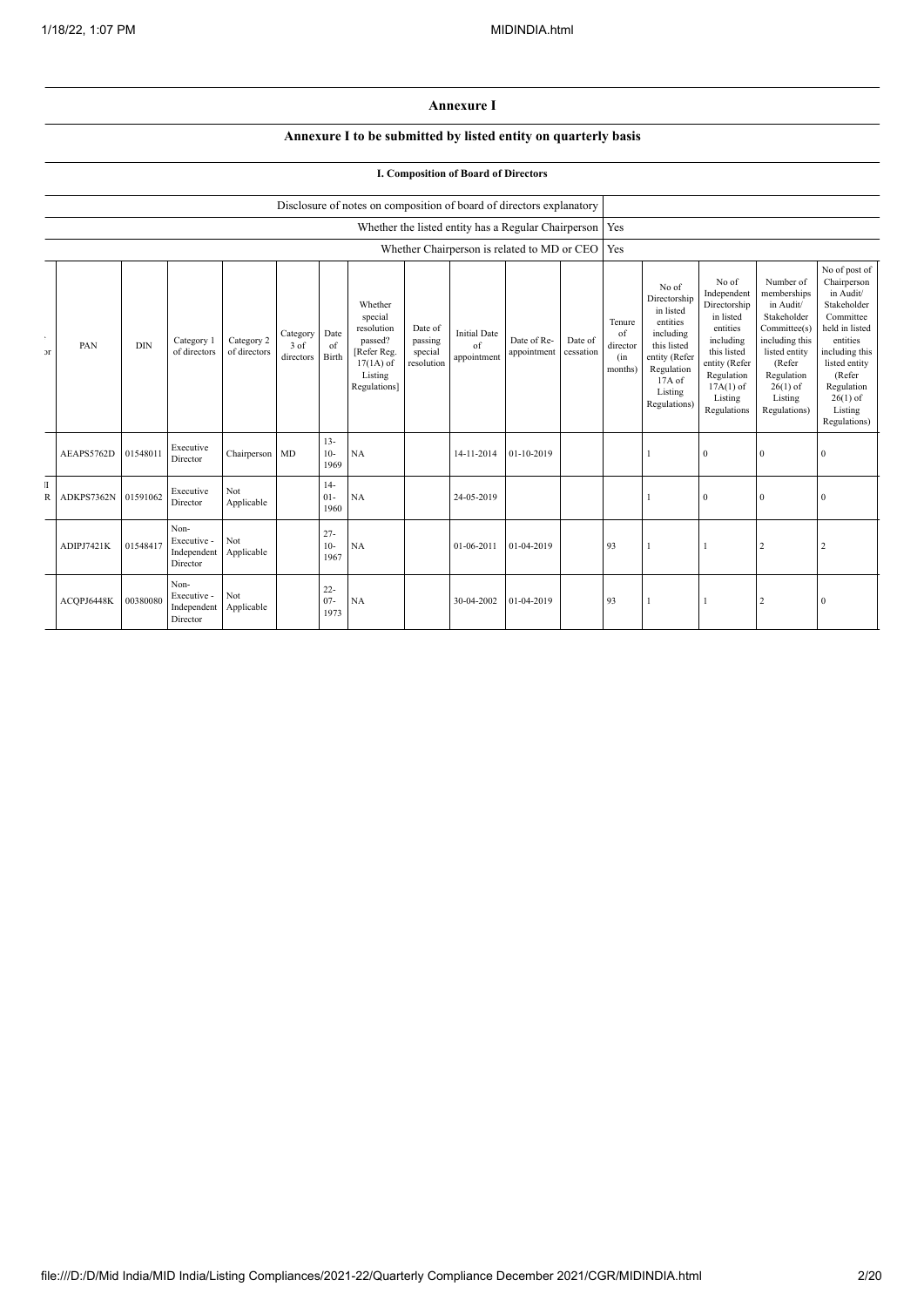|    |                      |                                 |                     |            |                                                |                               |                               |                          |                                                                                                      |                                             | <b>I. Composition of Board of Directors</b> |                            |                      |                                            |                                                                                                                                                |                                                                                                                                                                      |                                                                              |
|----|----------------------|---------------------------------|---------------------|------------|------------------------------------------------|-------------------------------|-------------------------------|--------------------------|------------------------------------------------------------------------------------------------------|---------------------------------------------|---------------------------------------------|----------------------------|----------------------|--------------------------------------------|------------------------------------------------------------------------------------------------------------------------------------------------|----------------------------------------------------------------------------------------------------------------------------------------------------------------------|------------------------------------------------------------------------------|
|    |                      |                                 |                     |            |                                                |                               |                               |                          | Disclosure of notes on composition of board of directors explanatory                                 |                                             |                                             |                            |                      |                                            |                                                                                                                                                |                                                                                                                                                                      |                                                                              |
|    |                      |                                 |                     |            |                                                |                               |                               |                          | Whether the listed entity has a Regular Chairperson                                                  |                                             |                                             |                            |                      |                                            |                                                                                                                                                |                                                                                                                                                                      |                                                                              |
| Sr | Title<br>(Mr)<br>Ms) | Name of<br>the<br>Director      | PAN                 | <b>DIN</b> | Category 1<br>of directors                     | Category 2<br>of<br>directors | Category<br>3 of<br>directors | Date<br>of<br>Birth      | Whether<br>special<br>resolution<br>passed?<br>[Refer Reg.<br>$17(1A)$ of<br>Listing<br>Regulations] | Date of<br>passing<br>special<br>resolution | <b>Initial Date</b><br>of<br>appointment    | Date of Re-<br>appointment | Date of<br>cessation | Tenure<br>of<br>director<br>(in<br>months) | No of<br>Directorship<br>in listed<br>entities<br>including<br>this listed<br>entity (Refer<br>Regulation<br>17A of<br>Listing<br>Regulations) | No of<br>Independent<br>Directorship<br>in listed<br>entities<br>including<br>this listed<br>entity<br>(Refer<br>Regulation<br>$17A(1)$ of<br>Listing<br>Regulations | Nui<br>mem<br>ın<br>Stak<br>Com<br>inclu<br>liste<br>-0<br>Reg<br>26<br>Regu |
| 5  | Mrs                  | <b>DEEPIKA</b><br><b>GANDHI</b> | ATXPP4314L 07017162 |            | Non-<br>Executive -<br>Independent<br>Director | Not<br>Applicable             |                               | $02 -$<br>$08 -$<br>1988 | NA                                                                                                   |                                             | 14-11-2014                                  | 14-11-2019                 |                      | 86                                         |                                                                                                                                                |                                                                                                                                                                      |                                                                              |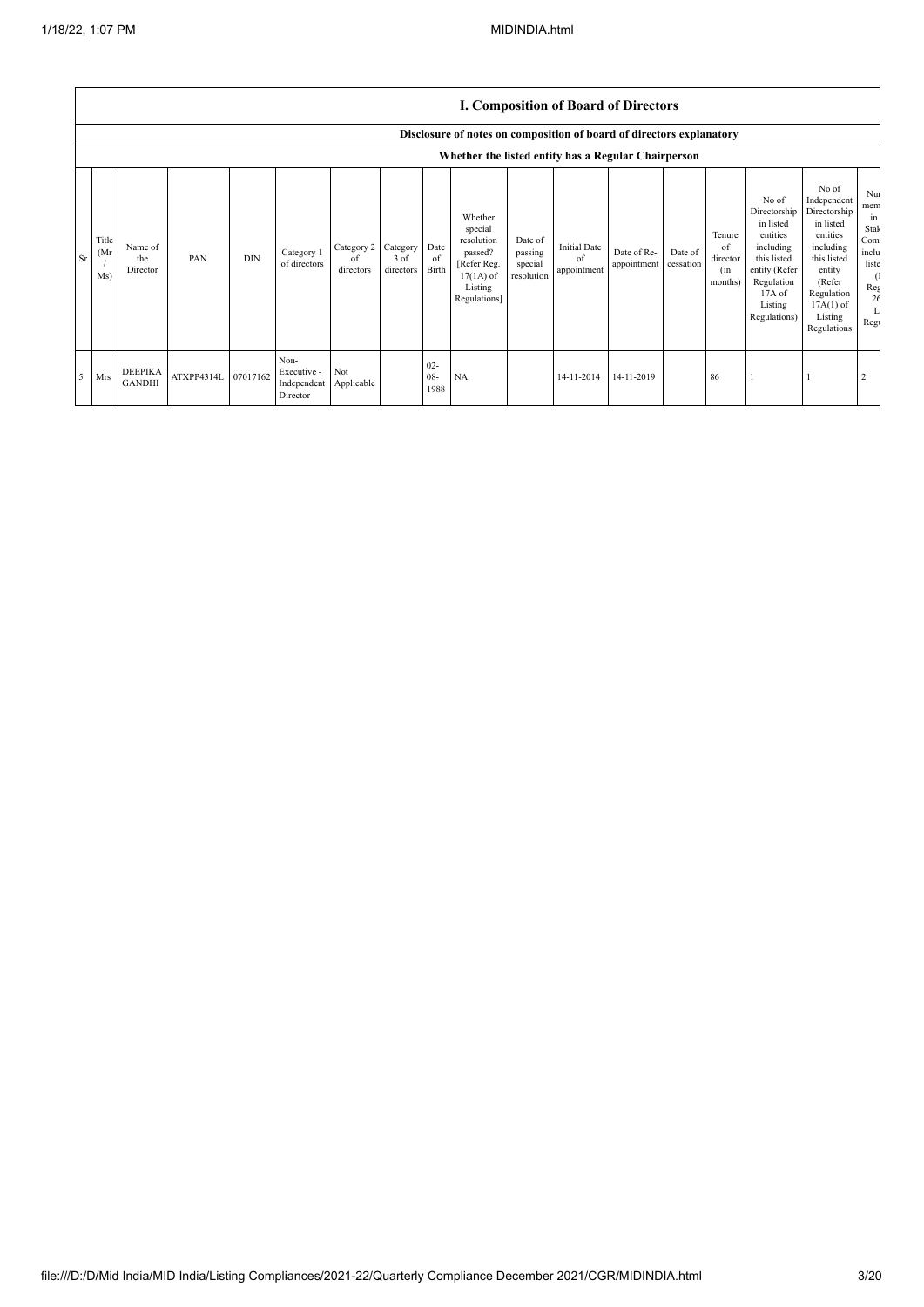| Annexure 1                                                                          |  |
|-------------------------------------------------------------------------------------|--|
| <b>II. Composition of Committees</b>                                                |  |
| Disclosure of notes on composition of committees explanatory Textual Information(1) |  |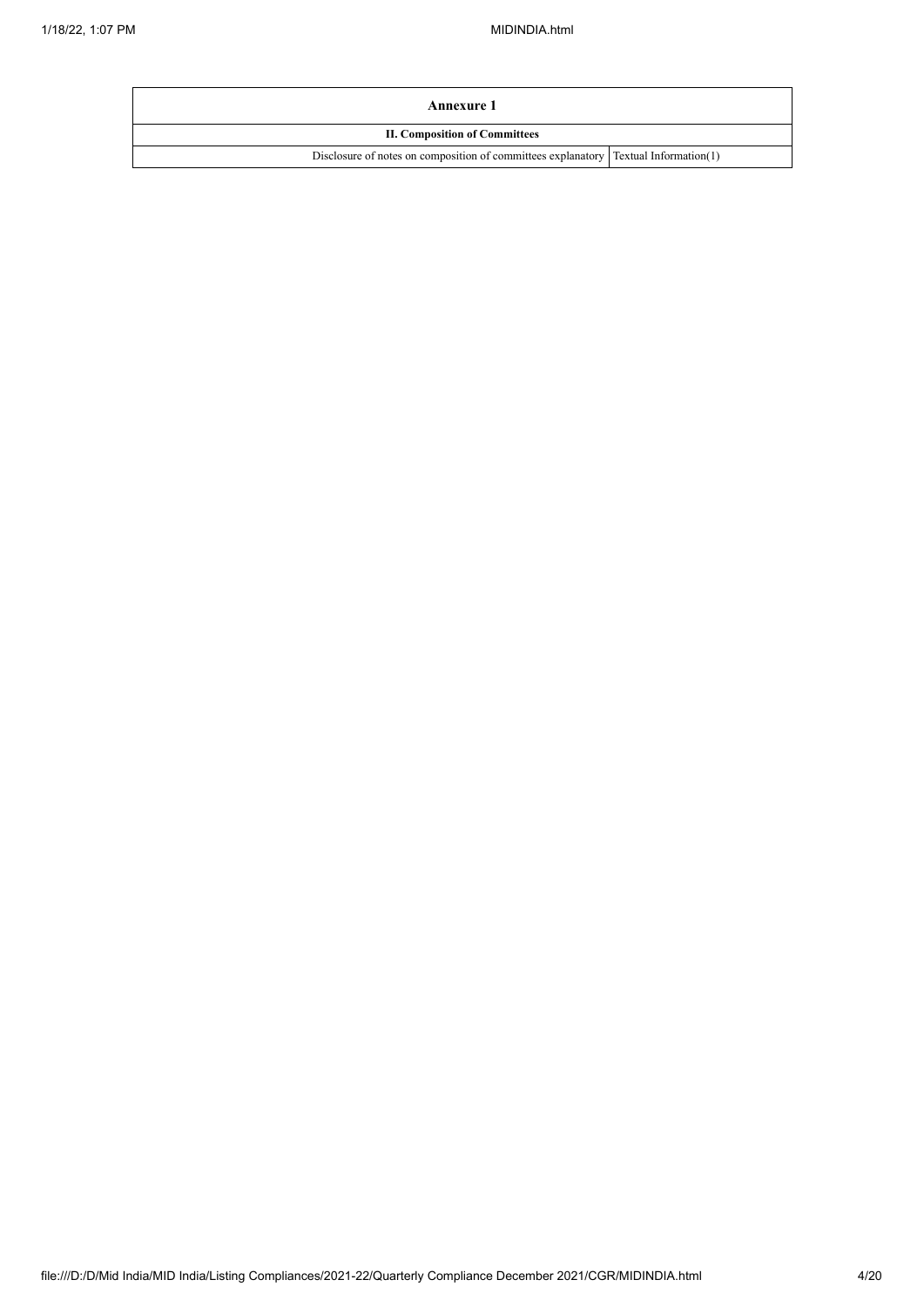| <b>Annexure 1 Text Block</b> |                                                                                                                                                                                                                                 |  |  |  |  |  |  |  |
|------------------------------|---------------------------------------------------------------------------------------------------------------------------------------------------------------------------------------------------------------------------------|--|--|--|--|--|--|--|
| Textual Information(1)       | Date of Appointment of Mr. Rakesh Kumar Jain, Mr. Aneet Jain and Mrs. Deepika Gandhi as Mentioned<br>In Composition of Committees is the date of their re-appointment as Independent Director for second<br>term of five years. |  |  |  |  |  |  |  |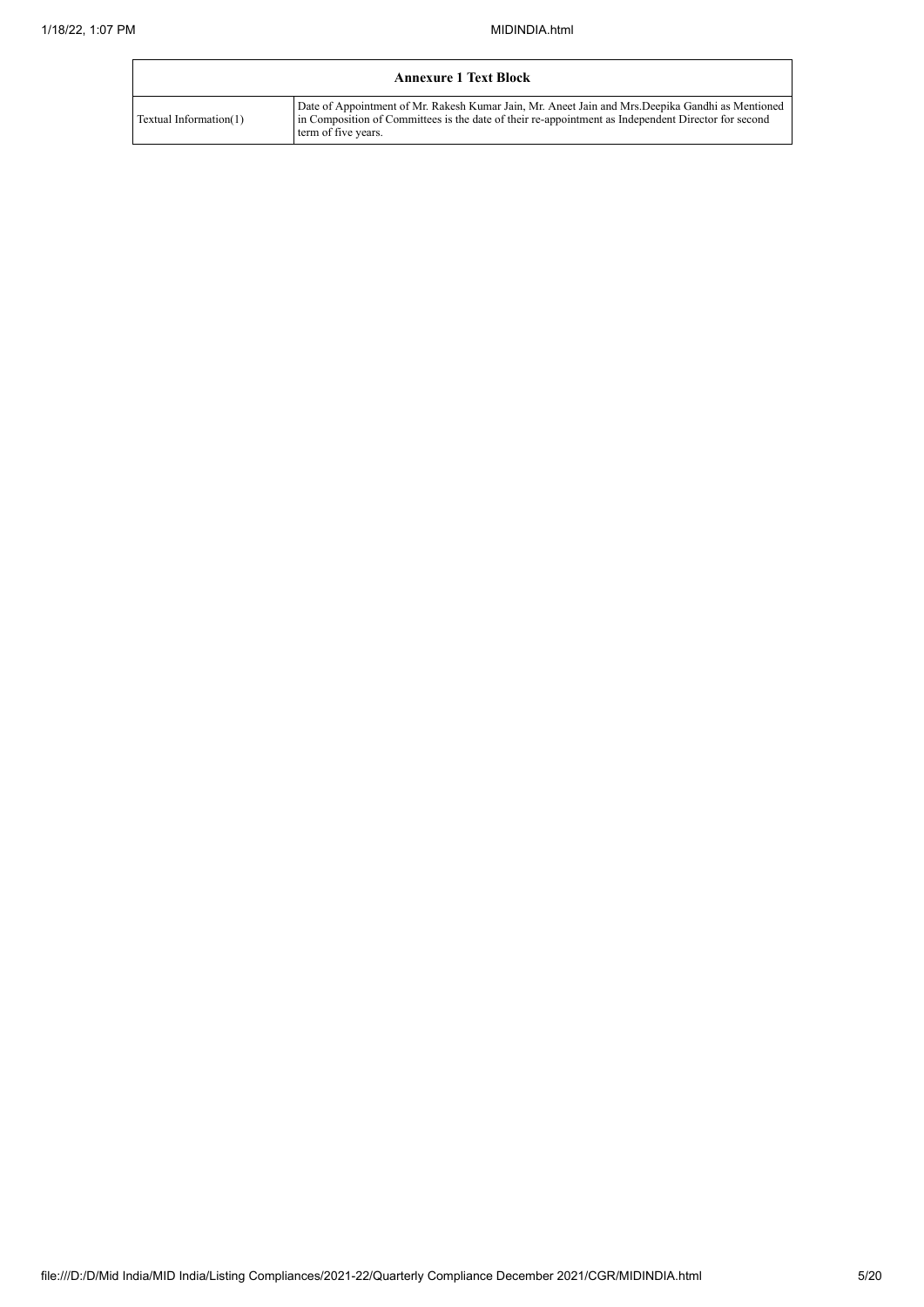|                | <b>Audit Committee Details</b> |                                    |                                                       |             |            |  |  |  |  |  |  |
|----------------|--------------------------------|------------------------------------|-------------------------------------------------------|-------------|------------|--|--|--|--|--|--|
|                |                                |                                    | Whether the Audit Committee has a Regular Chairperson |             | Yes        |  |  |  |  |  |  |
| <b>Sr</b>      | <b>DIN</b><br>Number           | Date of<br>Cessation               | Remarks                                               |             |            |  |  |  |  |  |  |
|                | 01548417                       | <b>RAKESH KUMAR</b><br><b>JAIN</b> | Non-Executive - Independent<br>Director               | Chairperson | 01-04-2019 |  |  |  |  |  |  |
| $\overline{2}$ | 00380080                       | <b>ANEET JAIN</b>                  | Non-Executive - Independent<br>Director               | Member      | 01-04-2019 |  |  |  |  |  |  |
|                | 07017162                       | DEEPIKA GANDHI                     | Non-Executive - Independent<br>Director               | Member      | 14-11-2019 |  |  |  |  |  |  |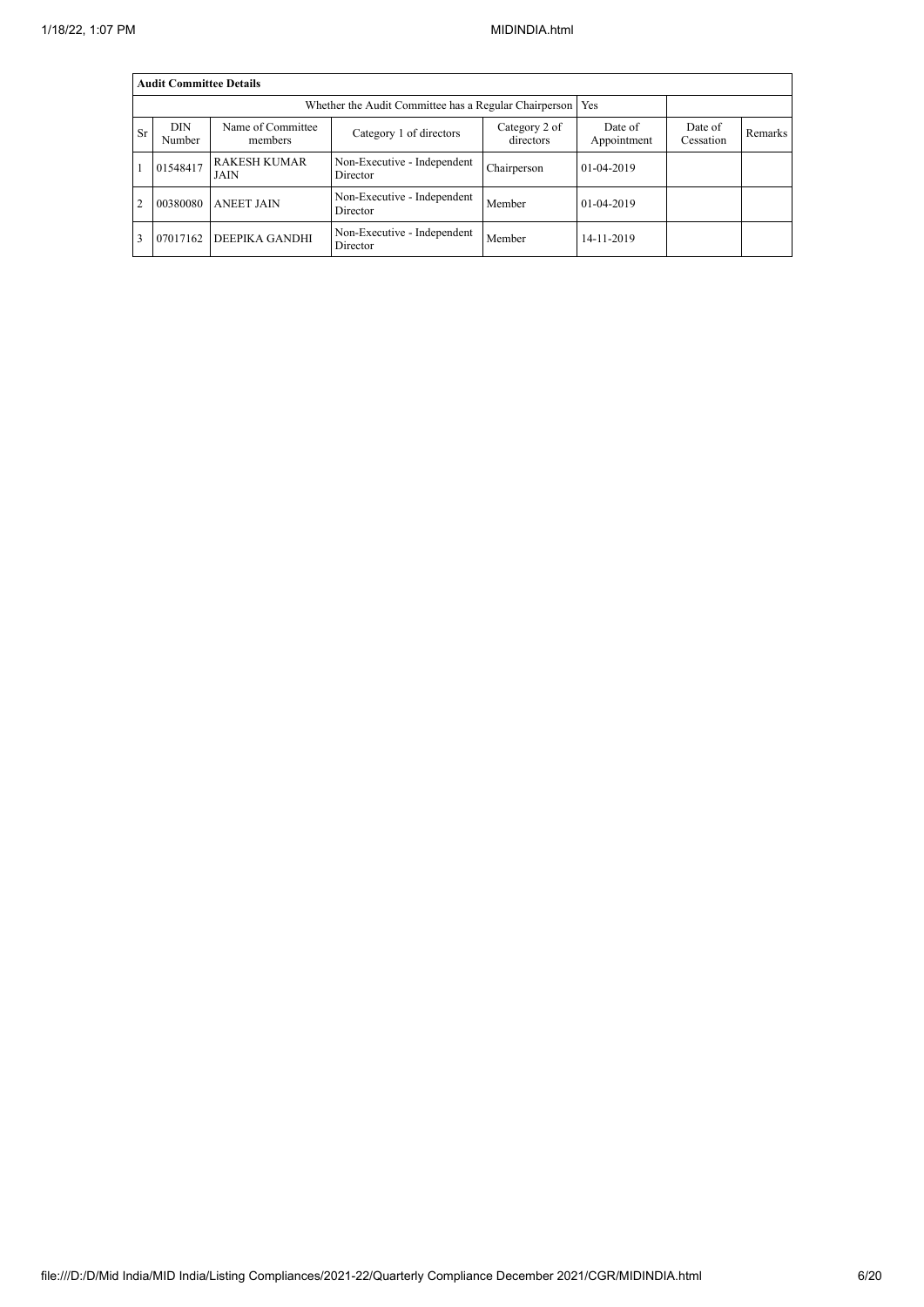|           | Nomination and remuneration committee                                       |                              |                                         |                      |            |  |  |  |  |  |  |
|-----------|-----------------------------------------------------------------------------|------------------------------|-----------------------------------------|----------------------|------------|--|--|--|--|--|--|
|           | Whether the Nomination and remuneration committee has a Regular Chairperson |                              |                                         |                      |            |  |  |  |  |  |  |
| <b>Sr</b> | <b>DIN</b><br>Number                                                        | Name of Committee<br>members | Date of<br>Appointment                  | Date of<br>Cessation | Remarks    |  |  |  |  |  |  |
|           | 01548417                                                                    | <b>RAKESH KUMAR</b><br>JAIN  | Non-Executive - Independent<br>Director | Chairperson          | 01-04-2019 |  |  |  |  |  |  |
| 2         | 00380080                                                                    | <b>ANEET JAIN</b>            | Non-Executive - Independent<br>Director | Member               | 01-04-2019 |  |  |  |  |  |  |
|           | 07017162                                                                    | DEEPIKA GANDHI               | Non-Executive - Independent<br>Director | Member               | 14-11-2019 |  |  |  |  |  |  |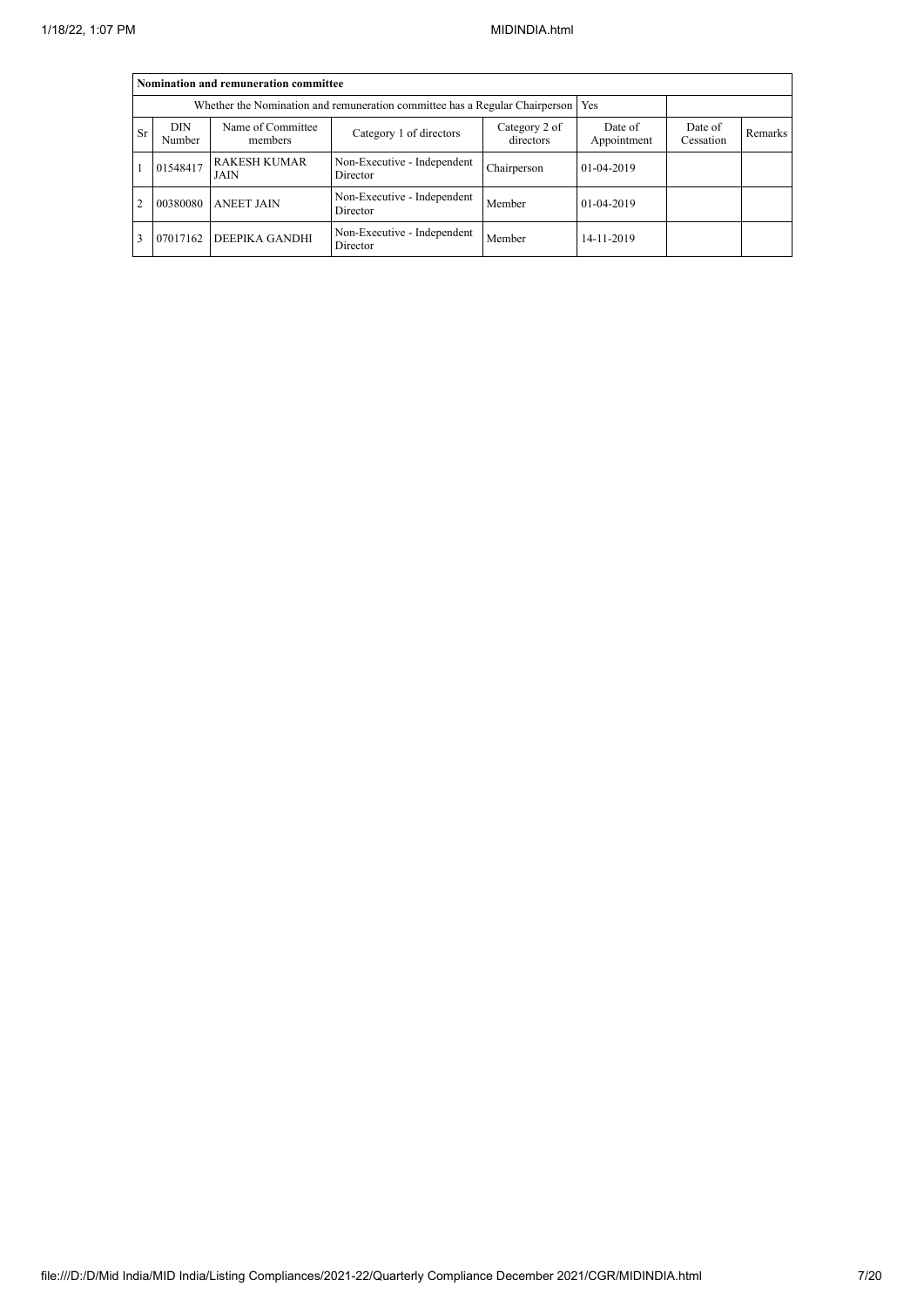|           | <b>Stakeholders Relationship Committee</b>                                       |                              |                                         |                      |              |  |  |  |  |  |  |
|-----------|----------------------------------------------------------------------------------|------------------------------|-----------------------------------------|----------------------|--------------|--|--|--|--|--|--|
|           | Whether the Stakeholders Relationship Committee has a Regular Chairperson<br>Yes |                              |                                         |                      |              |  |  |  |  |  |  |
| <b>Sr</b> | <b>DIN</b><br>Number                                                             | Name of Committee<br>members | Date of<br>Appointment                  | Date of<br>Cessation | Remarks      |  |  |  |  |  |  |
|           | 01548417                                                                         | <b>RAKESH KUMAR</b><br>JAIN  | Non-Executive - Independent<br>Director | Chairperson          | $01-04-2019$ |  |  |  |  |  |  |
| 2         | 00380080                                                                         | <b>ANEET JAIN</b>            | Non-Executive - Independent<br>Director | Member               | 01-04-2019   |  |  |  |  |  |  |
|           | 07017162                                                                         | DEEPIKA GANDHI               | Non-Executive - Independent<br>Director | Member               | 14-11-2019   |  |  |  |  |  |  |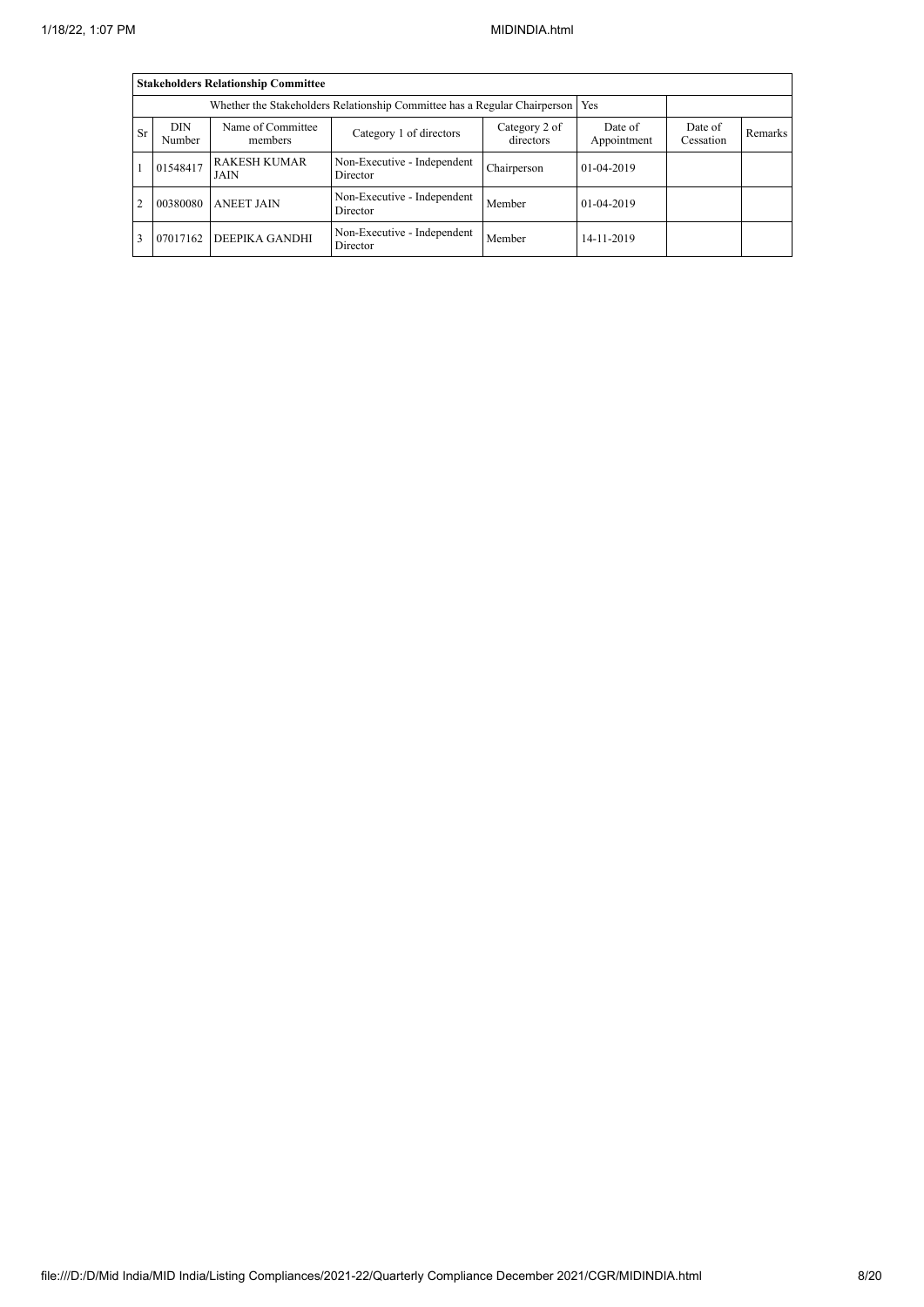|    | <b>Risk Management Committee</b> |                                                                 |                            |                            |                        |                      |         |  |  |  |
|----|----------------------------------|-----------------------------------------------------------------|----------------------------|----------------------------|------------------------|----------------------|---------|--|--|--|
|    |                                  | Whether the Risk Management Committee has a Regular Chairperson |                            |                            |                        |                      |         |  |  |  |
| Sr | DIN<br>Number                    | Name of Committee<br>members                                    | Category 1 of<br>directors | Category 2 of<br>directors | Date of<br>Appointment | Date of<br>Cessation | Remarks |  |  |  |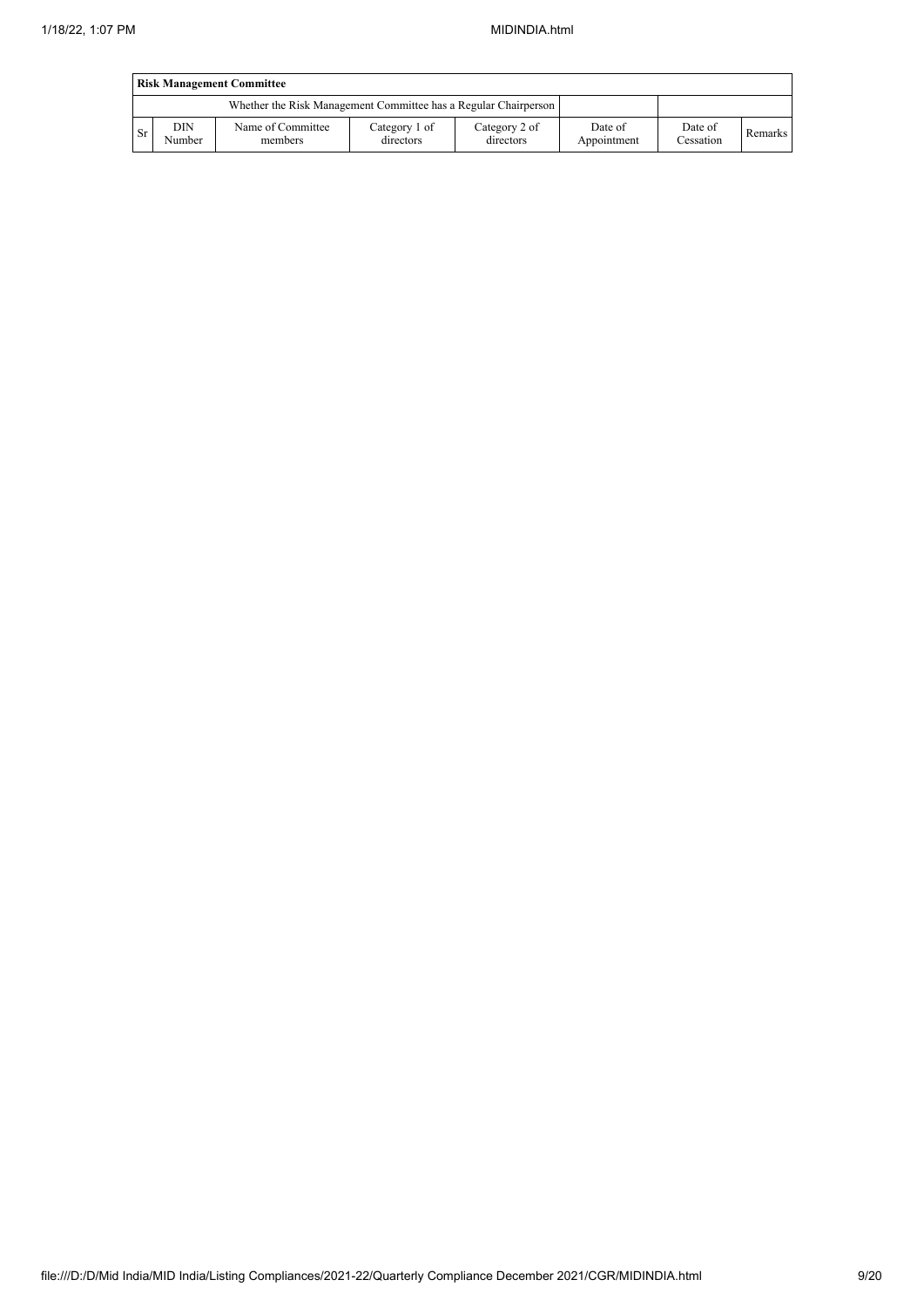|    | <b>Corporate Social Responsibility Committee</b> |                                                                                 |                      |         |  |  |  |  |  |  |  |
|----|--------------------------------------------------|---------------------------------------------------------------------------------|----------------------|---------|--|--|--|--|--|--|--|
|    |                                                  | Whether the Corporate Social Responsibility Committee has a Regular Chairperson |                      |         |  |  |  |  |  |  |  |
| Sr | <b>DIN</b><br>Number                             | Date of<br>Appointment                                                          | Date of<br>Cessation | Remarks |  |  |  |  |  |  |  |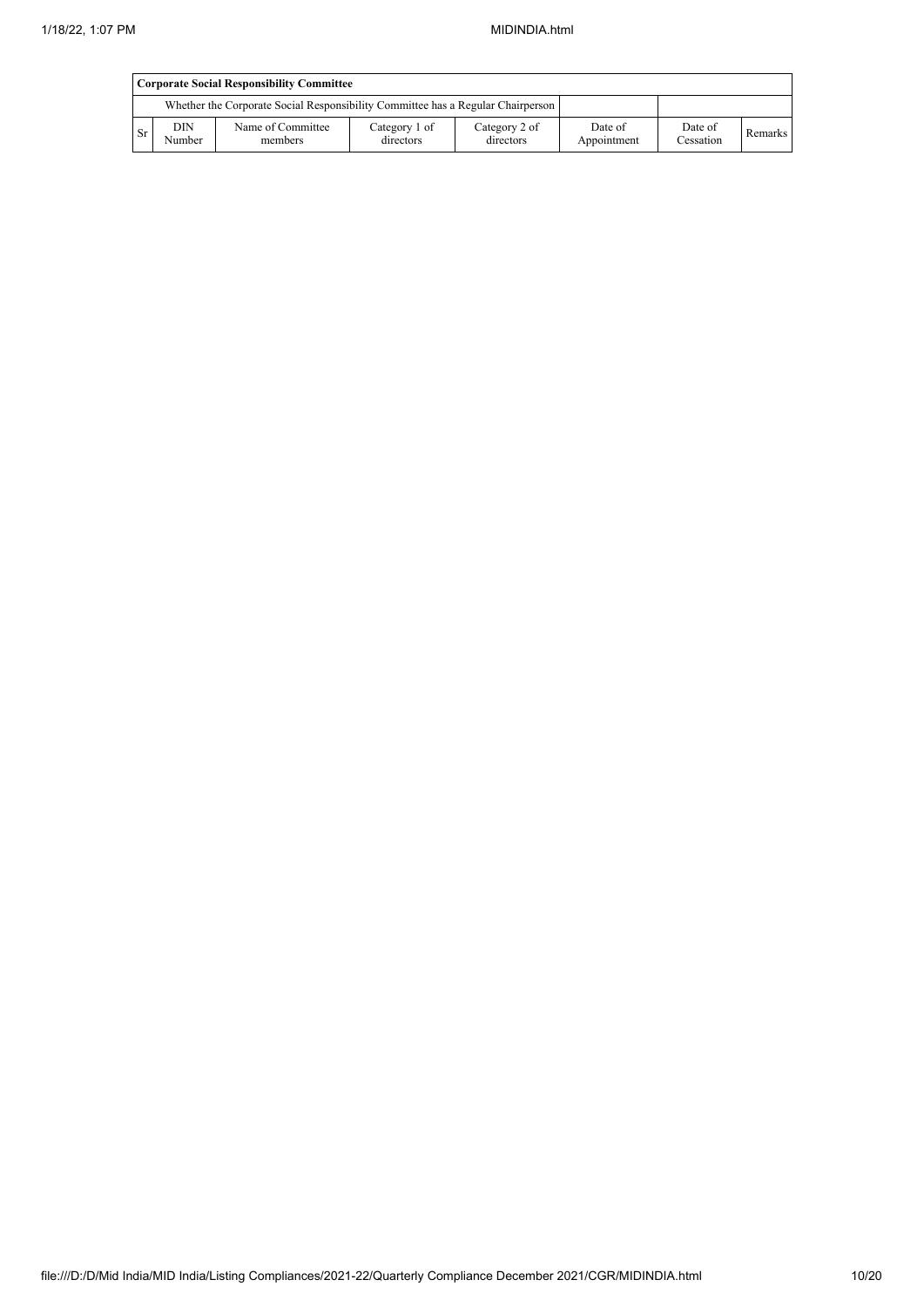| <b>Other Committee</b> |                                                                                                                                       |  |  |  |  |  |  |  |  |  |
|------------------------|---------------------------------------------------------------------------------------------------------------------------------------|--|--|--|--|--|--|--|--|--|
|                        | Sr   DIN Number   Name of Committee members   Name of other committee   Category 1 of directors   Category 2 of directors   Remarks ' |  |  |  |  |  |  |  |  |  |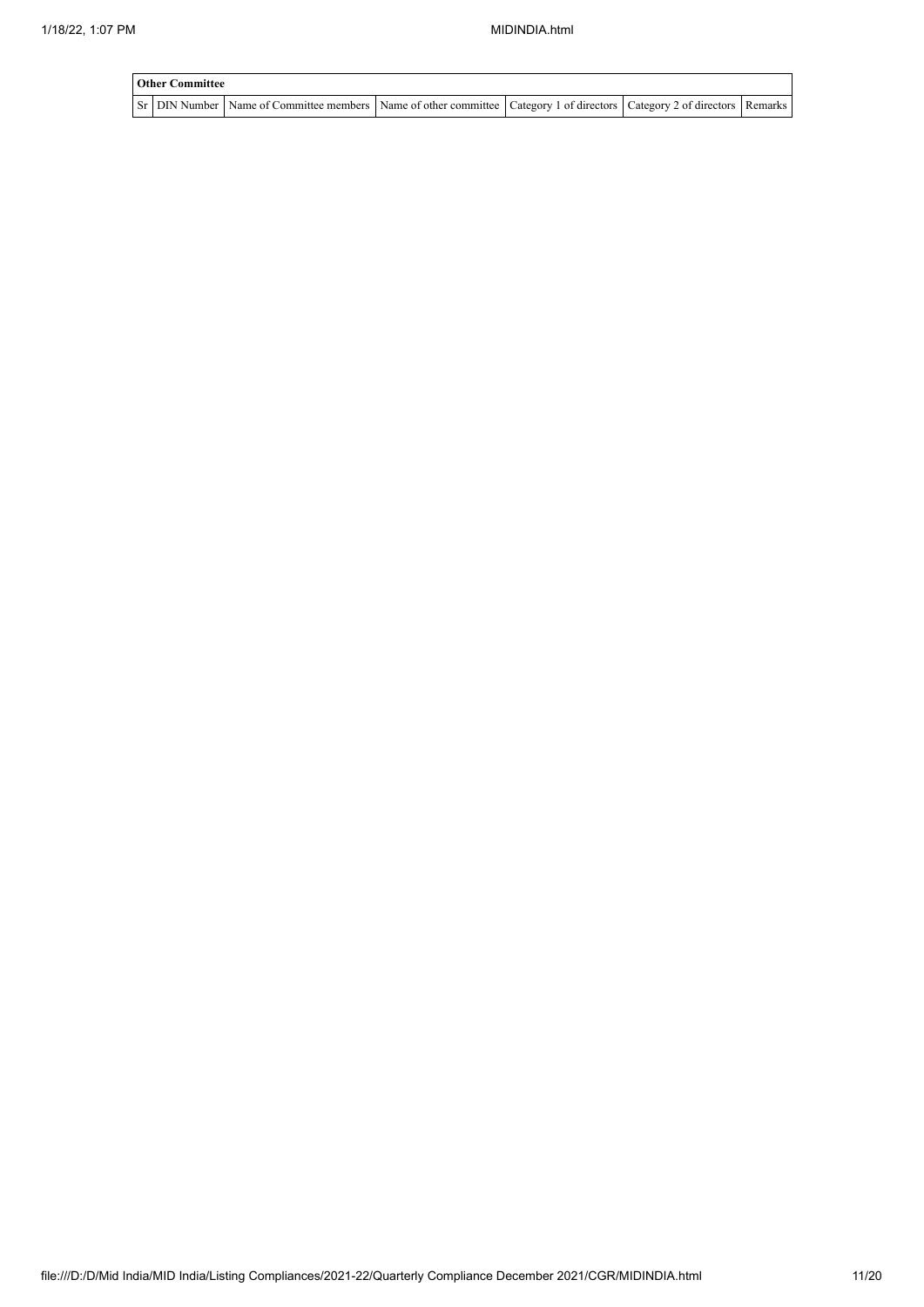|                | <b>Annexure 1</b>                                            |                                                                     |                                                                      |                                       |                                                     |                                                                                      |                                                                        |  |  |  |
|----------------|--------------------------------------------------------------|---------------------------------------------------------------------|----------------------------------------------------------------------|---------------------------------------|-----------------------------------------------------|--------------------------------------------------------------------------------------|------------------------------------------------------------------------|--|--|--|
|                | <b>Annexure 1</b>                                            |                                                                     |                                                                      |                                       |                                                     |                                                                                      |                                                                        |  |  |  |
|                | <b>III. Meeting of Board of Directors</b>                    |                                                                     |                                                                      |                                       |                                                     |                                                                                      |                                                                        |  |  |  |
|                |                                                              | Disclosure of notes on meeting of<br>board of directors explanatory |                                                                      |                                       |                                                     |                                                                                      |                                                                        |  |  |  |
| Sr             | Date(s) of<br>meeting (if any)<br>in the previous<br>quarter | $Date(s)$ of<br>meeting (if any)<br>in the current<br>quarter       | Maximum gap<br>between any two<br>consecutive (in<br>number of days) | Notes for<br>not<br>providing<br>Date | Whether<br>requirement of<br>Quorum met<br>(Yes/No) | Number of Directors<br>present* (All directors<br>including Independent<br>Director) | No. of<br>Independent<br><b>Directors</b><br>attending the<br>meeting* |  |  |  |
|                | 12-08-2021                                                   |                                                                     |                                                                      |                                       | Yes                                                 |                                                                                      |                                                                        |  |  |  |
| $\overline{2}$ |                                                              | 11-11-2021                                                          | 90                                                                   |                                       | Yes                                                 | 5                                                                                    |                                                                        |  |  |  |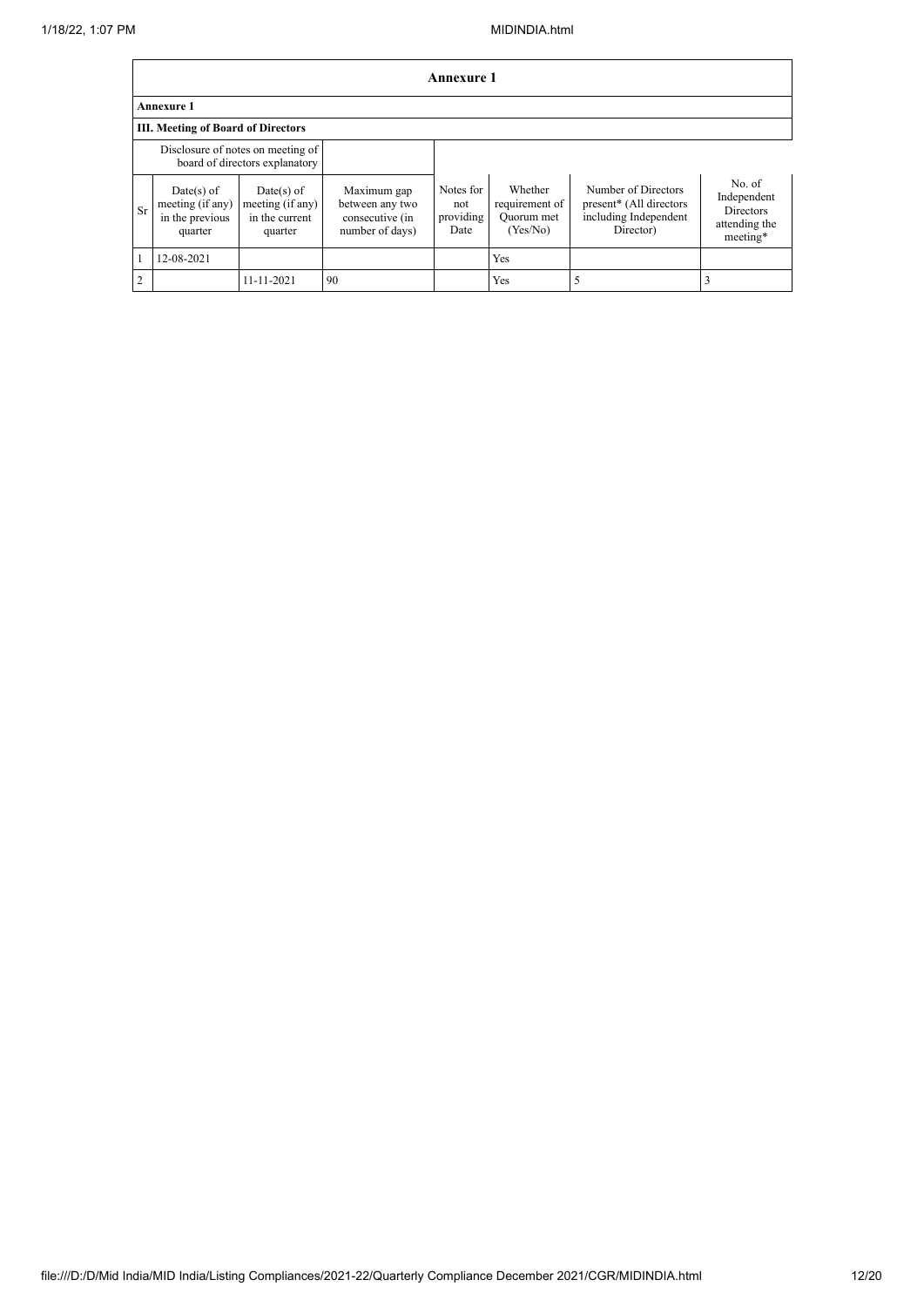$\blacksquare$ 

|               | Annexure 1                                               |                                                                                                            |                                                                      |                               |                                       |                                                        |                                                                                            |                                                                        |
|---------------|----------------------------------------------------------|------------------------------------------------------------------------------------------------------------|----------------------------------------------------------------------|-------------------------------|---------------------------------------|--------------------------------------------------------|--------------------------------------------------------------------------------------------|------------------------------------------------------------------------|
|               | <b>IV. Meeting of Committees</b>                         |                                                                                                            |                                                                      |                               |                                       |                                                        |                                                                                            |                                                                        |
|               | Disclosure of notes on meeting of committees explanatory |                                                                                                            |                                                                      |                               |                                       |                                                        |                                                                                            |                                                                        |
| Sr            | Name of<br>Committee                                     | $Date(s)$ of meeting (Enter<br>dates of Previous quarter<br>and Current quarter in<br>chronological order) | Maximum gap<br>between any two<br>consecutive (in<br>number of days) | Name of<br>other<br>committee | Reson for<br>not<br>providing<br>date | Whether<br>requirement<br>of Quorum<br>met<br>(Yes/No) | Number of<br>Directors present*<br>(All directors<br>including<br>Independent<br>Director) | No. of<br>Independent<br><b>Directors</b><br>attending the<br>meeting* |
|               | Audit<br>Committee                                       | 12-08-2021                                                                                                 |                                                                      |                               |                                       | Yes                                                    |                                                                                            |                                                                        |
| $\mathcal{D}$ | Audit<br>Committee                                       | 11-11-2021                                                                                                 | 90                                                                   |                               |                                       | Yes                                                    | 2                                                                                          | 3                                                                      |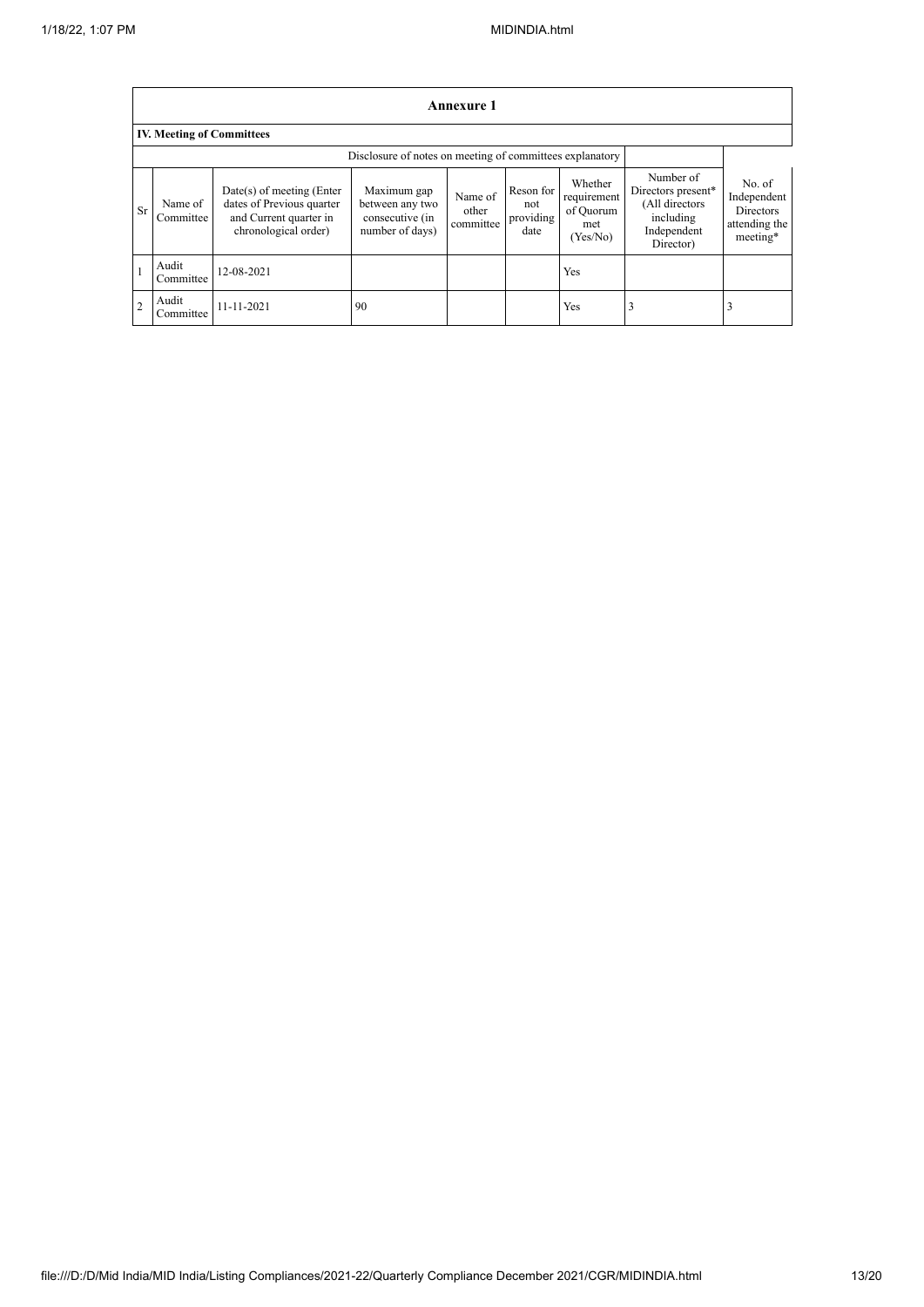|                                                                | Annexure 1                                                                                                |                                  |                                                                    |  |  |
|----------------------------------------------------------------|-----------------------------------------------------------------------------------------------------------|----------------------------------|--------------------------------------------------------------------|--|--|
|                                                                | <b>V. Related Party Transactions</b>                                                                      |                                  |                                                                    |  |  |
| <b>Sr</b>                                                      | Subject                                                                                                   | Compliance status<br>(Yes/No/NA) | If status is "No" details of non-<br>compliance may be given here. |  |  |
|                                                                | Whether prior approval of audit committee obtained                                                        | Yes                              |                                                                    |  |  |
| $\overline{2}$                                                 | Whether shareholder approval obtained for material RPT                                                    | <b>NA</b>                        |                                                                    |  |  |
| $\overline{3}$                                                 | Whether details of RPT entered into pursuant to omnibus approval<br>have been reviewed by Audit Committee | Yes                              |                                                                    |  |  |
|                                                                | Disclosure of notes on related party transactions                                                         |                                  | Textual Information(1)                                             |  |  |
| Disclosure of notes of material transaction with related party |                                                                                                           |                                  | Textual Information(2)                                             |  |  |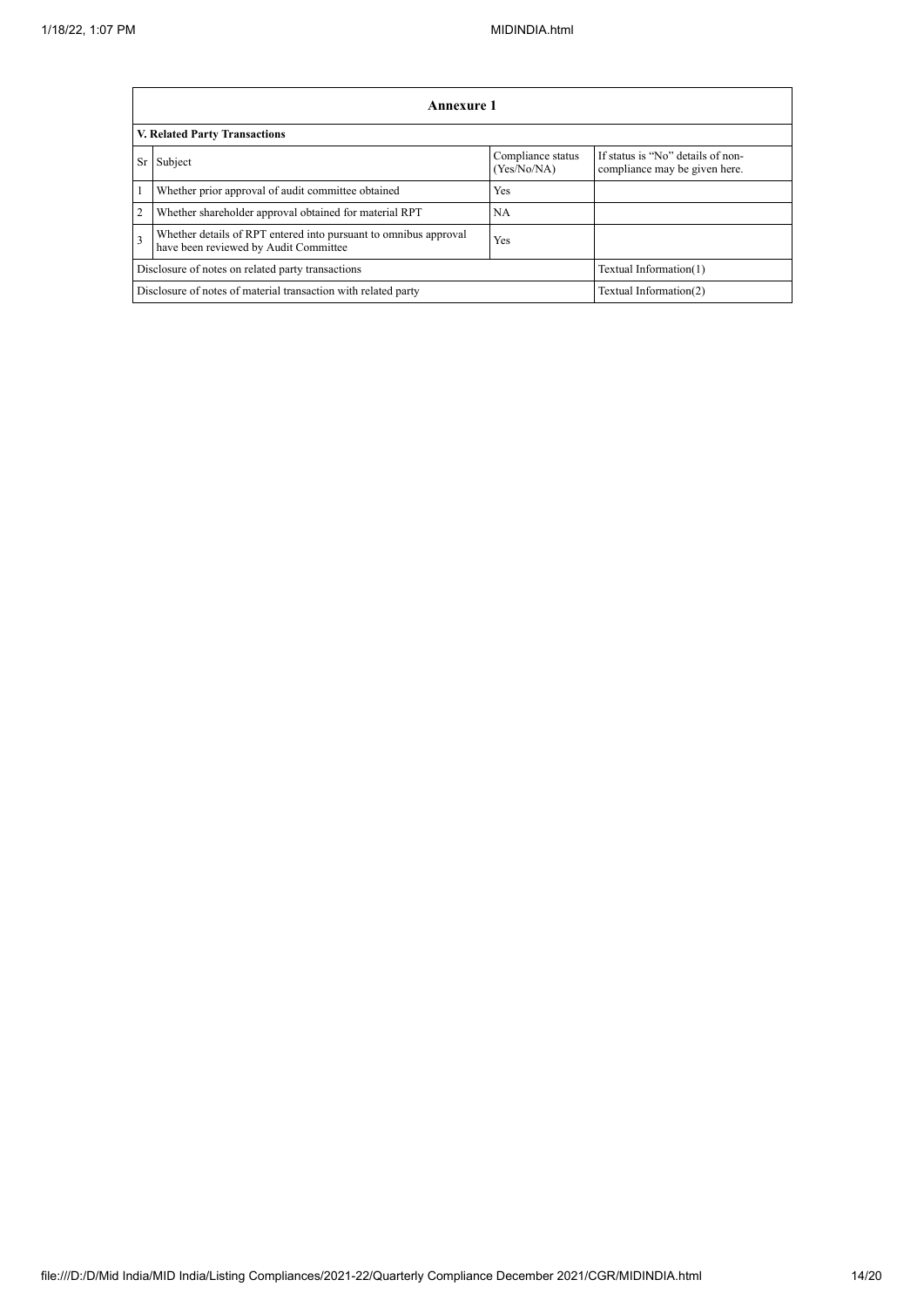| <b>Text Block</b>      |                                                                                                 |
|------------------------|-------------------------------------------------------------------------------------------------|
| Textual Information(1) | All Realted party Transactions entered in ordinary course of business and on arms length basis. |
| Textual Information(2) | During the quarter the Company has not entered into any material related party transaction      |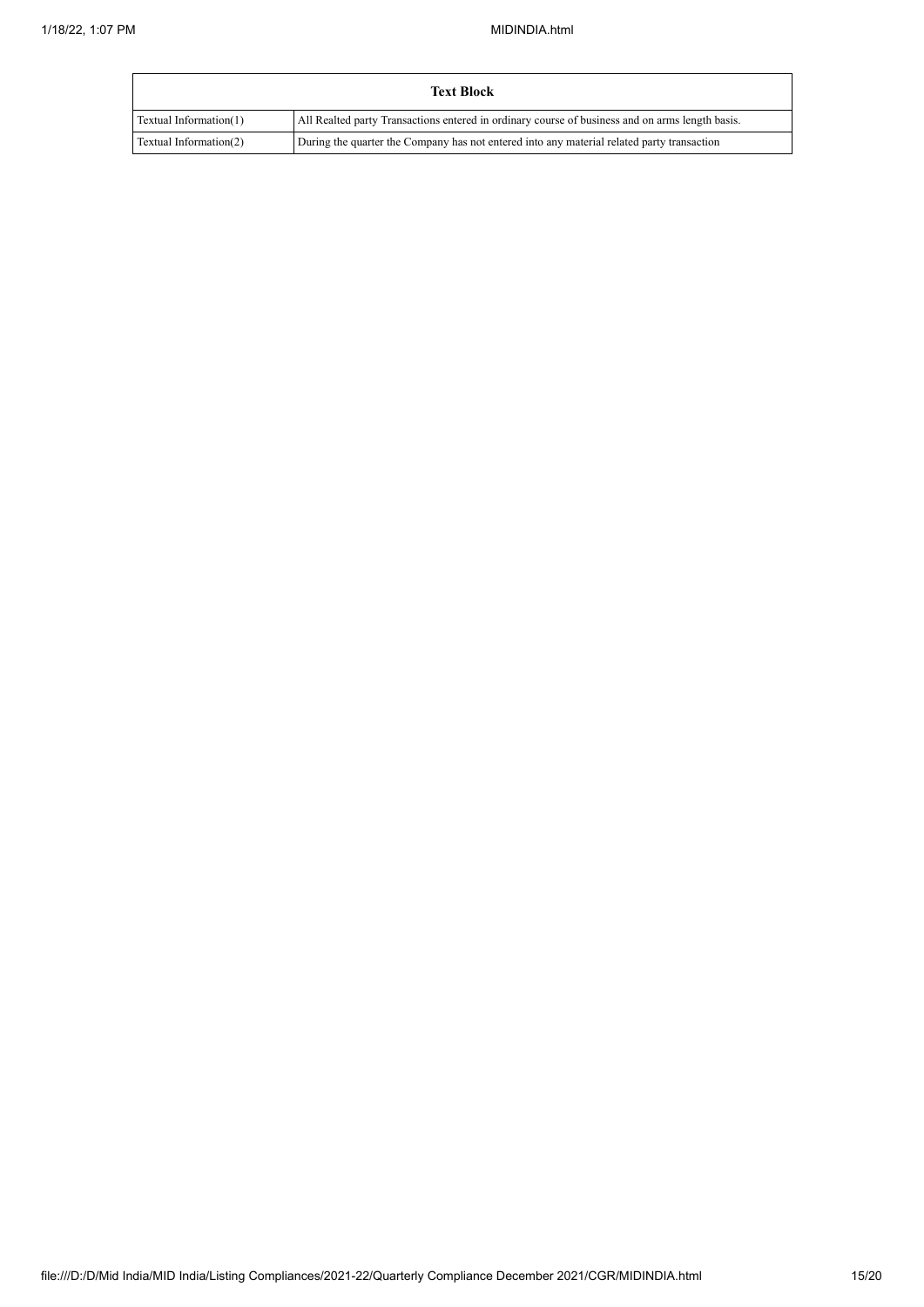|                          | <b>Annexure 1</b>                                                                                                                                                                                               |                               |  |  |  |
|--------------------------|-----------------------------------------------------------------------------------------------------------------------------------------------------------------------------------------------------------------|-------------------------------|--|--|--|
|                          | <b>VI. Affirmations</b>                                                                                                                                                                                         |                               |  |  |  |
| Sr                       | Subject                                                                                                                                                                                                         | Compliance<br>status (Yes/No) |  |  |  |
|                          | The composition of Board of Directors is in terms of SEBI (Listing obligations and disclosure requirements)<br>Regulations, 2015                                                                                | Yes                           |  |  |  |
| $\overline{2}$           | The composition of the following committees is in terms of SEBI(Listing obligations and disclosure requirements)<br>Regulations, 2015 a. Audit Committee                                                        | Yes                           |  |  |  |
| $\overline{\mathbf{3}}$  | The composition of the following committees is in terms of SEBI(Listing obligations and disclosure requirements)<br>Regulations, 2015. b. Nomination & remuneration committee                                   | Yes                           |  |  |  |
| $\overline{4}$           | The composition of the following committees is in terms of SEBI(Listing obligations and disclosure requirements)<br>Regulations, 2015. c. Stakeholders relationship committee                                   | Yes                           |  |  |  |
| $\overline{\phantom{0}}$ | The composition of the following committees is in terms of SEBI(Listing obligations and disclosure requirements)<br>Regulations, 2015. d. Risk management committee (applicable to the top 500 listed entities) | <b>NA</b>                     |  |  |  |
| 6                        | The committee members have been made aware of their powers, role and responsibilities as specified in SEBI<br>(Listing obligations and disclosure requirements) Regulations, 2015.                              | Yes                           |  |  |  |
| $\overline{7}$           | The meetings of the board of directors and the above committees have been conducted in the manner as specified in<br>SEBI (Listing obligations and disclosure requirements) Regulations, 2015.                  | <b>Yes</b>                    |  |  |  |
| 8                        | This report and/or the report submitted in the previous quarter has been placed before Board of Directors.                                                                                                      | <b>Yes</b>                    |  |  |  |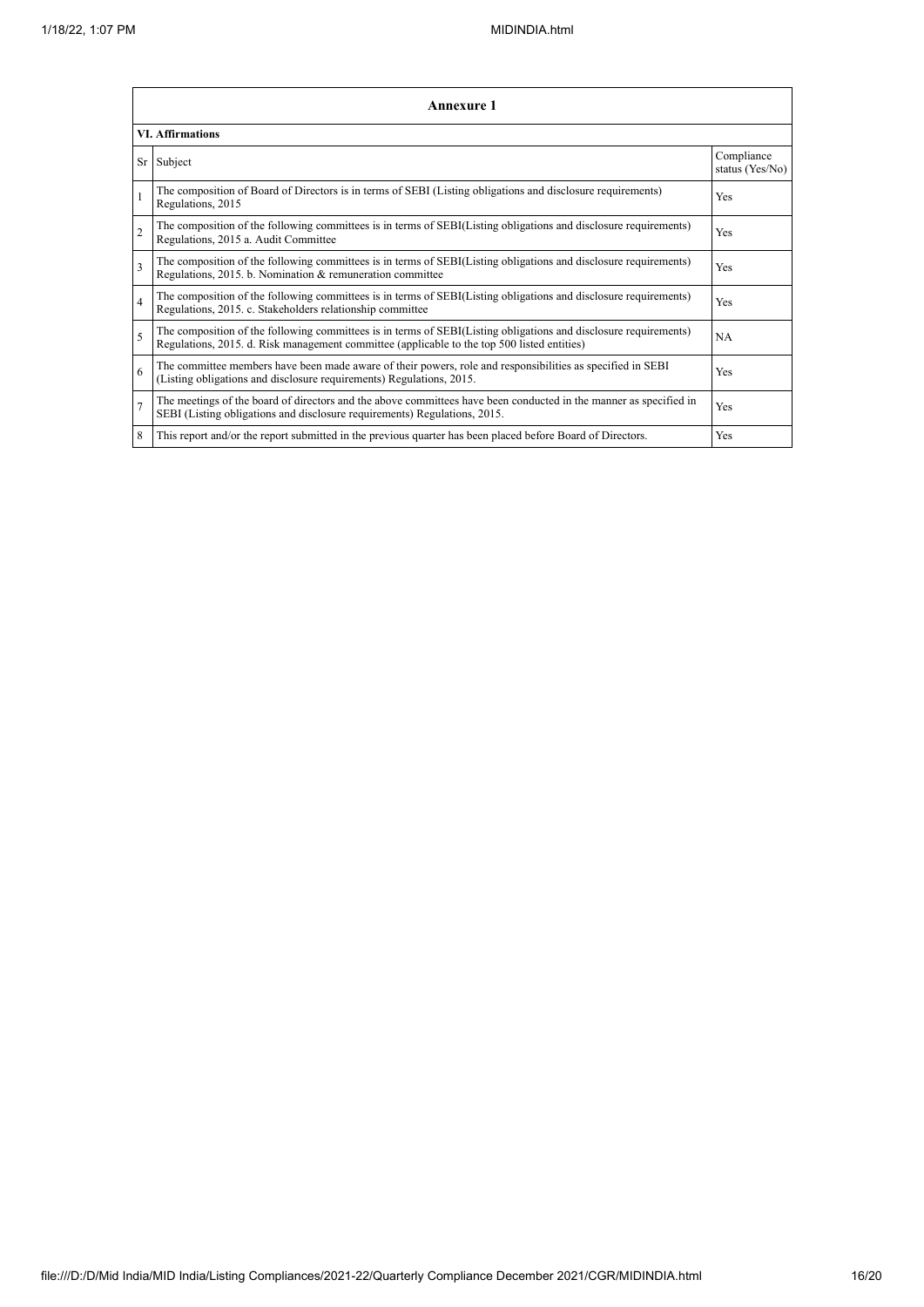| Annexure 1 |                   |                                          |
|------------|-------------------|------------------------------------------|
| 1 Sr       | Subject           | Compliance status                        |
|            | Name of signatory | SHAILENDRA AGRAWAL                       |
|            | Designation       | Company Secretary and Compliance Officer |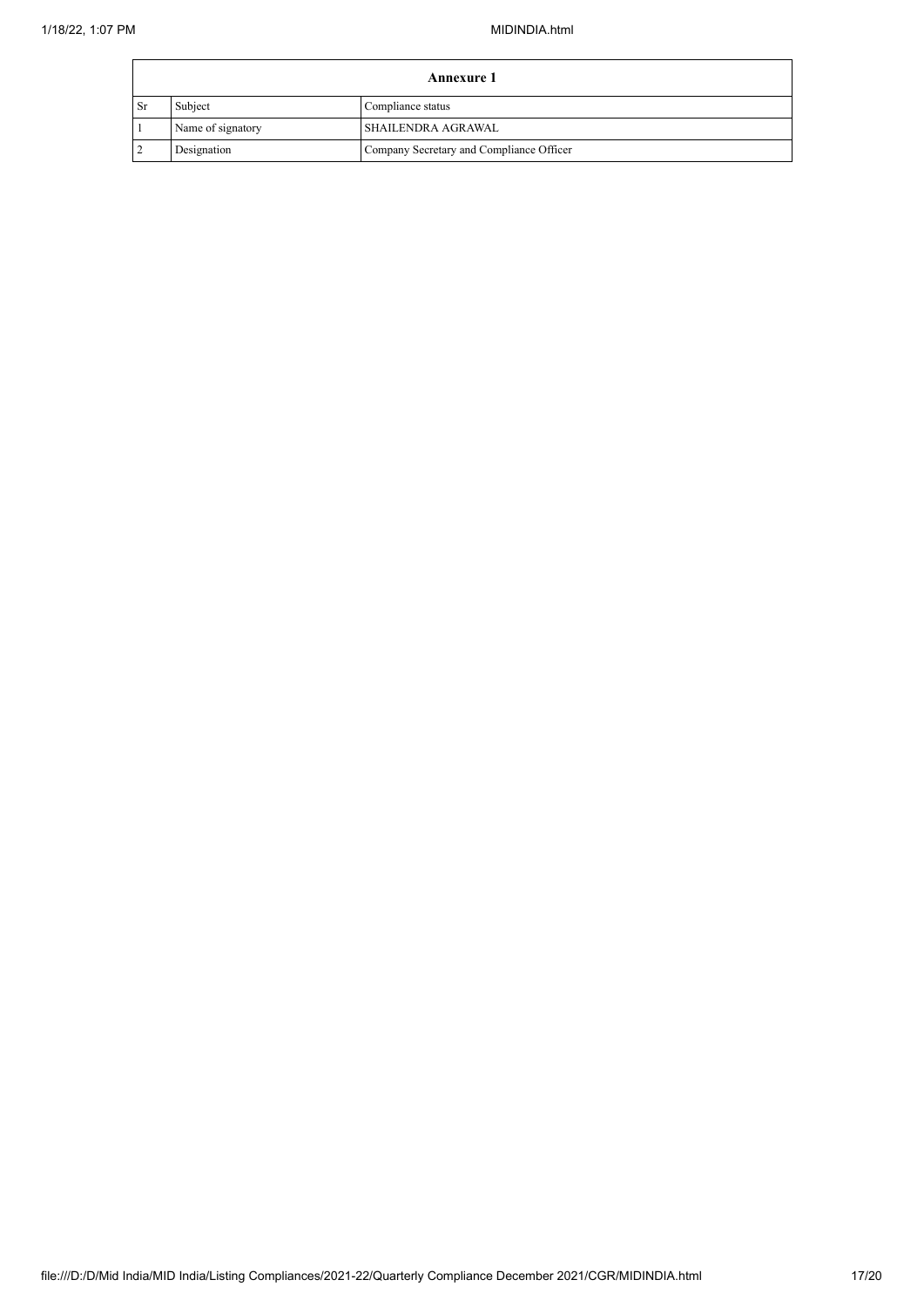**Text Block**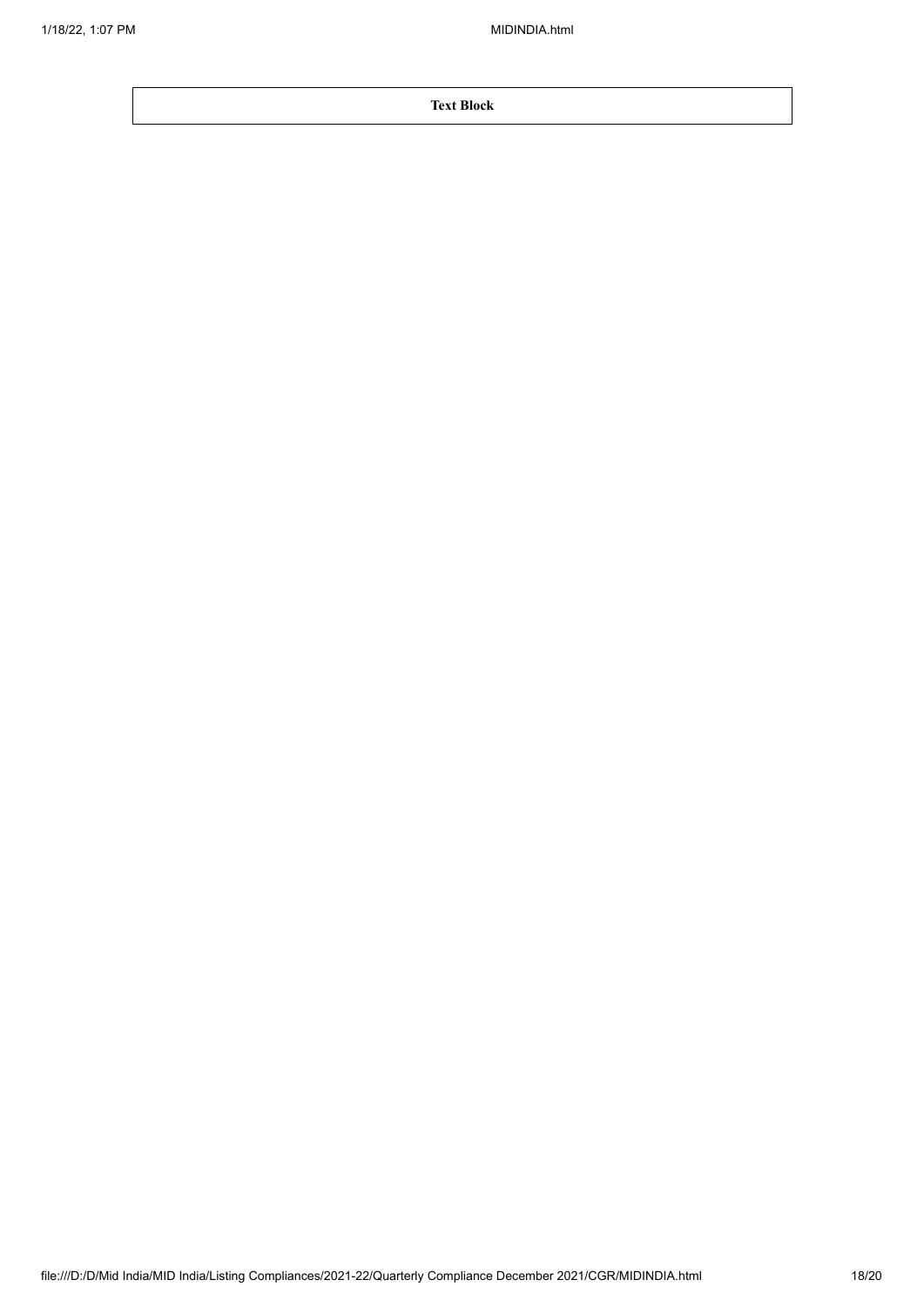$\mathbf{r}$ 

| <b>Signatory Details</b> |                                          |  |
|--------------------------|------------------------------------------|--|
| Name of signatory        | SHAILENDRA AGRAWAL                       |  |
| Designation of person    | Company Secretary and Compliance Officer |  |
| Place                    | <b>INDORE</b>                            |  |
| Date                     | 18-01-2022                               |  |